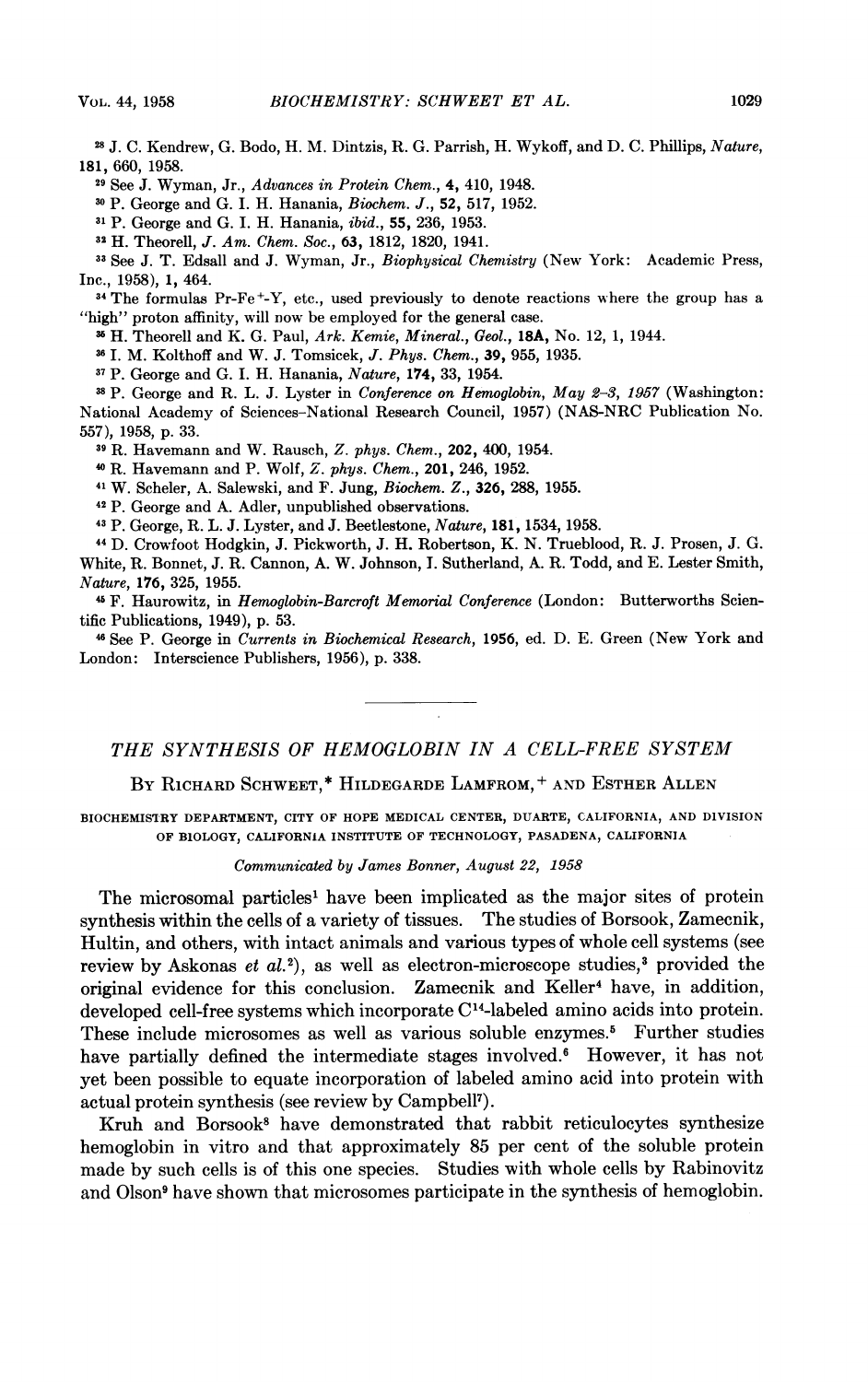These authors have also demonstrated incorporation of iron into hemoglobin in a cell-free system containing reticulocyte microsomes.'0

It is clear, then, that reticulocytes offer a favorable system for study of the synthesis of a specific protein. This paper describes a cell-free system consisting of reticulocyte microsomes and soluble enzymes which possesses the ability to produce hemoglobin.

## METHODS AND MATERIALS

Preparation of Microsomes and Enzymes.—Rabbit reticulocytes were prepared and washed as described by Borsook et  $al$ .<sup>11</sup> All operations were performed at  $4^{\circ}$  C. unless otherwise indicated. The packed cells (usually 50 ml. from 2 rabbits) were lysed by the addition of <sup>4</sup> volumes of 0.005 M magnesium chloride, and the mixture was stirred gently for 10 minutes. One volume of 1.5 M sucrose containing 0.15 M potassium chloride was added slowly, and the mixture centrifuged at 10,000  $\times$  a for 10 minutes. The precipitate, containing cell membranes and unbroken cells, The precipitate, containing cell membranes and unbroken cells, was discarded. The solution was then centrifuged for 1 hour at  $105,000 \times g$ , yielding a precipitate and supernatant (super I). The precipitate (microsomes) was washed by suspending in 100 ml. of Medium  $A<sup>5</sup>$  and was centrifuged for 1 hour at 105,000  $\times$  g. The washed microsomes were suspended in Medium A, yielding a pale-yellow, opalescent solution (20-28 mg. of ribonucleoprotein per ml.). The supernatant (super II) was discarded.

The dark-red supernatant from the first high-speed centrifugation (super I) was adjusted to pH 5.15 with  $1 N$  acetic acid, centrifuged, and the precipitated protein dissolved in 0.1  $M$  Tris buffer, pH 7.5 (pH 5 enzyme, 12 mg, of protein per ml.). Guinea-pig liver pH 5 enzyme was prepared in a similar way<sup>12</sup> but was reprecipitated at pH 5.15 before use.

Assay Procedure.-The complete reaction mixture contained 0.5 ml. of microsomes; 0.4 ml. of pH 5 enzyme; 150  $\mu$ g. of creatine kinase purified through the alcohol fractionation;<sup>13</sup> 1  $\mu$ mole of potassium adenosine triphosphate (ATP), adjusted to pH 7.5 with potassium hydroxide; 20  $\mu$ moles of creatine phosphate (CrP), adjusted to pH 7.0 with hydrochloric acid;  $0.25 \mu$  mole of guanosine triphosphate (GTP); 0.1  $\mu$ mole of C<sup>14</sup>-labeled amino acid (leucine, isoleucine, and valine were the uniformly labeled L-isomers obtained from Nuclear-Chicago, Inc., diluted to a specific activity of 3,800 counts/min/m $\mu$ mole); and the complete amino acid mixture, in a final volume of 1.4 ml. Creatine phosphate was obtained from the California Corporation for Biochemical Research, Los Angeles, California, and other nucleotides were products of the Pabst Laboratories. The complete amino acid mixture contained the 18 amino acids in the proportions, but at one-sixth the final concentration, described by Borsook and co-workers.'4 The <sup>C</sup>'4-labeled amino acid under study was omitted from the mixture of unlabeled amino acids. In some experiments, 0.2 ml. of super I, containing approximately 30 mg. of hemoglobin per ml., was added.

After incubation for the indicated time (15-60 minutes) at  $37^{\circ}$  C. with shaking, the proteins were precipitated and washed once with 3.5 per cent trichloracetic acid, dissolved in 0.5 ml. of <sup>1</sup> N sodium hydroxide, reprecipitated, and washed once with trichloracetic acid, then heated at  $60^{\circ}$  C. for 10 minutes in 3 ml. of 95 per cent ethanol. Two volumes of ether were added after heating, to insure precipitation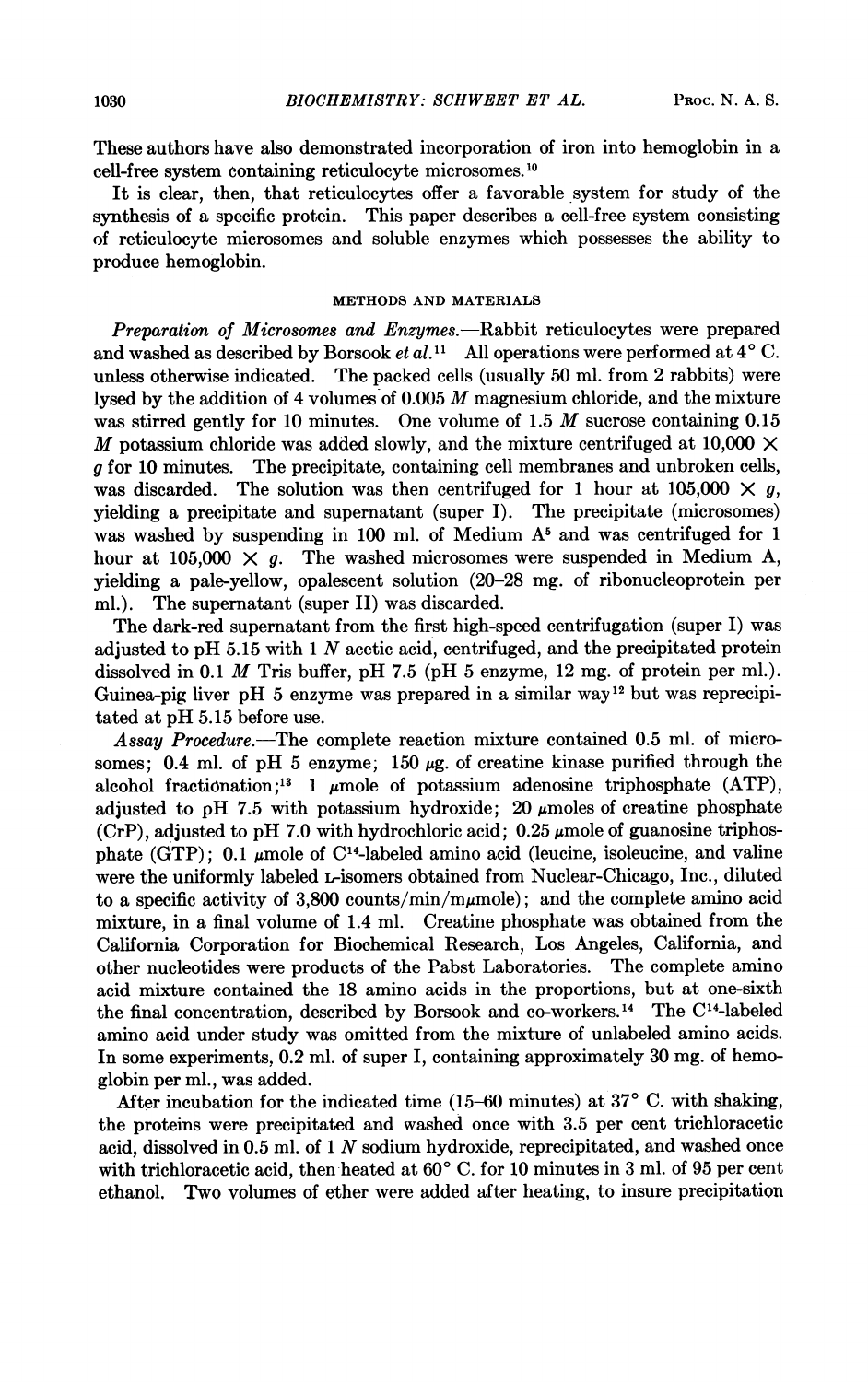of protein, and the precipitate was finally washed twice with ether. The dried precipitates were weighed and counted with a Nuclear "Micromil" window gasflow counter. All results are corrected for self-absorption. The results are given as counts per minute (c.p.m.) per milligram of microsomes, based on the actual dry weight of a sample of microsomes washed as described above. This precipitate was found by ribose analysis to contain 30-40 per cent ribonucleic acid (RNA).

Isolation of Hemoglobin.—The large-scale incubation for the isolation of hemoglobin contained (in one beaker) the usual assay constituents at a sixfold level, using reticulocyte pH <sup>5</sup> enzyme, and with 1.2 ml. of super <sup>I</sup> added. The mixture was incubated for 60 minutes and then cooled in an ice bath. An additional 1.3 ml. of super I was then added, to bring the total carrier hemoglobin to about 60 mg. The mixture was centrifuged for 1 hour in the cold at  $105,000 \times g$  to remove microsomes. The supernatant proteins contained approximately 103,000 c.p.m. This solution was adjusted to pH 5.15 and the precipitate removed. The supernatant was immediately readjusted to pH 7.0. The proteins precipitated at pH 5 contained 36,000 c.p.m. This precipitate probably includes, in addition to pH This precipitate probably includes, in addition to pH 5 enzyme, aggregated ribonucleoprotein from microsomal degradation and absorbed hemoglobin (estimated as 10 per cent of the supernatant hemoglobin). The supernatant solution was dialyzed overnight against  $0.1 M$  Tris buffer, pH 7.5, and the hemoglobin then precipitated by addition of solid ammonium sulfate to 90 per cent saturation. The precipitate was dissolved in water and dialyzed against developer No. 2, as described by Allen and co-workers. <sup>15</sup> An aliquot of the dialyzed solution, containing 31,000 c.p.m., was then chromatographed on Amberlite IRC-50 resin, using this same developer. Since rabbit hemoglobin is adsorbed on the resin more strongly than human hemoglobin, the final elution was done at room temperature.<sup>16</sup> The optical densities at 280 and 415  $m\mu$  were recorded for each fraction. For determination of radioactivity, the protein was precipitated with trichloracetic acid, followed by the ethanol and ether washes as described above. Carrier hemoglobin was added where needed to provide 10–15 mg, of dry protein per sample for counting.

#### EXPERIMENTS AND RESULTS

Properties of Incorporation System.-The results in Table <sup>1</sup> show incorporation of C'4-labeled leucine into protein, using microsomes from rabbit reticulocytes, plus

| <b>"ABLE</b> |  |  |
|--------------|--|--|
|--------------|--|--|

## INCORPORATION OF C14-LEUCINE INTO PROTEIN

| <b>Reaction Mixture</b>                                  | C.p.m./Mg<br>Microsomes |
|----------------------------------------------------------|-------------------------|
| Complete system, $*$ g. pig pH 5 enzyme                  | 670                     |
| Complete system.* minus amino acid mix                   | 366                     |
| Complete system,* minus pH 5 enzyme                      | 192                     |
| Complete system,* minus pH 5 enzyme minus amino acid mix | 110                     |
| Complete system,* minus ATP, minus CrP                   | 45                      |
| Complete system.* with reticulocyte pH 5 enzyme          | 806                     |

\* The complete system is described in the text. The incubation time was 30 minutes.

pH <sup>5</sup> enzymes from either guinea-pig liver or reticulocytes. The process is energydependent, as originally observed by Zamecnik and Keller.4 No incorporation occurred in the absence of microsomes, with boiled microsomes, or with cell debris substituted for microsomes. Five  $\mu$ g. of crystalline ribonuclease reduced incorpora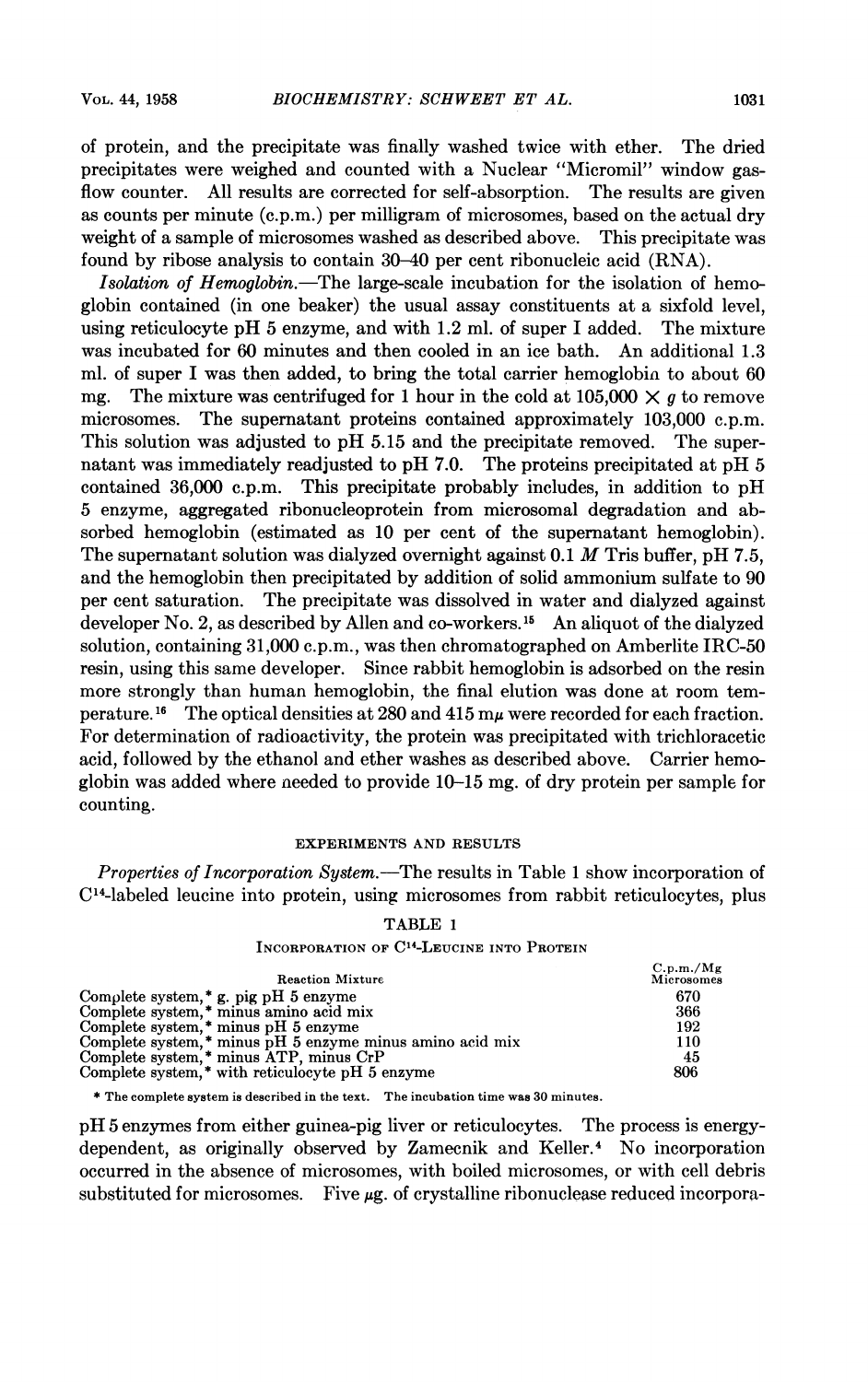tion more than 90 per cent. Substitution of 10  $\mu$  moles of ATP for the CrP inhibited incorporation almost completely. When GTP was omitted, the activity was reduced to half that of the complete system, even without removal of nucleotides.<sup>5</sup> In contrast to preparations of liver microsomes,<sup>17</sup> the results with different batches of reticulocytes were reproducible under standard conditions, agreeing with one another to within 15-20 per cent.

Addition of the complete amino acid mixture developed by Borsook and coworkers<sup>14</sup> doubled the incorporation of  $C<sup>14</sup>$ -leucine, as shown in Table 1, and had a similar effect on  $C<sup>14</sup>$ -valine incorporation in other experiments. This amino acid mixture was designed to yield optimal synthesis of hemoglobin by whole cell suspensions of rabbit reticulocytes. In this respect amino acid "incorporation" in the cell-free system resembles protein synthesis by whole cells.<sup>8</sup> Addition of an amino acid mixture containing each amino acid at a uniform concentration (0.25  $\mu$ moles per beaker) was inhibitory.

The finding that only freshly-prepared pH <sup>5</sup> enzyme was effective in stimulating incorporation in the cell-free system suggests that labile enzymes play a role in this stimulation. Studies with guinea-pig liver pH <sup>5</sup> enzyme have shown that certain activating enzymes which are present in very low amounts in fresh preparations are inactive after overnight storage,<sup>18</sup> either at 4<sup>°</sup> or at  $-20$ <sup>°</sup> C. Thus it is possible that all the activating enzymes are needed for incorporation in the cell-free system, although other labile enzymes may be important also. More detailed investigation of these points is required, however, since the optimal assay conditions have not been studied in detail. For example, the addition of glutathione (5  $\mu$ moles per beaker) and extra magnesium ion (3  $\mu$ moles per beaker) each increased the incorporation of C'4-leucine by 15 per cent and were additive when both were present. The addition of 0.2 ml. of super <sup>I</sup> increased incorporation sometimes as much as twofold, but this effect varied with different microsome preparations.

Isolation of Radioactive Hemoglobin.-In most cell-free amino acid incorporation systems4' <sup>17</sup> the reaction ceases after 15-20 minutes of incubation. Progress curves with reticulocyte microsomes (complete system) show an almost constant increase in incorporation for at least 45 minutes and occasionally for 60 minutes. It is probable that amino acids are assembled into protein in the ribonucleoprotein particles and then secondarily released into the cytoplasm as completed proteins.19 A failure to release completed proteins from the microsomes in other cell-free systems might account for the cessation of the reaction after a short time.

The continued incorporation for longer time periods with reticulocyte microsomes suggested that soluble proteins were being produced. To study this, the usual mixture, after incubation, was centrifuged for 1 hour at  $105,000 \times g$ , and microsomes and soluble proteins were washed separately as described above. After a 30-minute incubation time, 10-15 per cent of the radioactivity was present in soluble proteins. When the microsomes from these experiments were frozen and thawed or treated with desoxycholate, $20$  the radioactivity in soluble protein was increased only slightly. After <sup>1</sup> hour of incubation, however, 50-60 per cent of the radioactivity was present in soluble proteins. The following experiment demonstrates that the C'4-labeled soluble proteins consist mainly of labeled hemoglobin.

A large-scale incubation was carried out as described in "Methods and Materials,"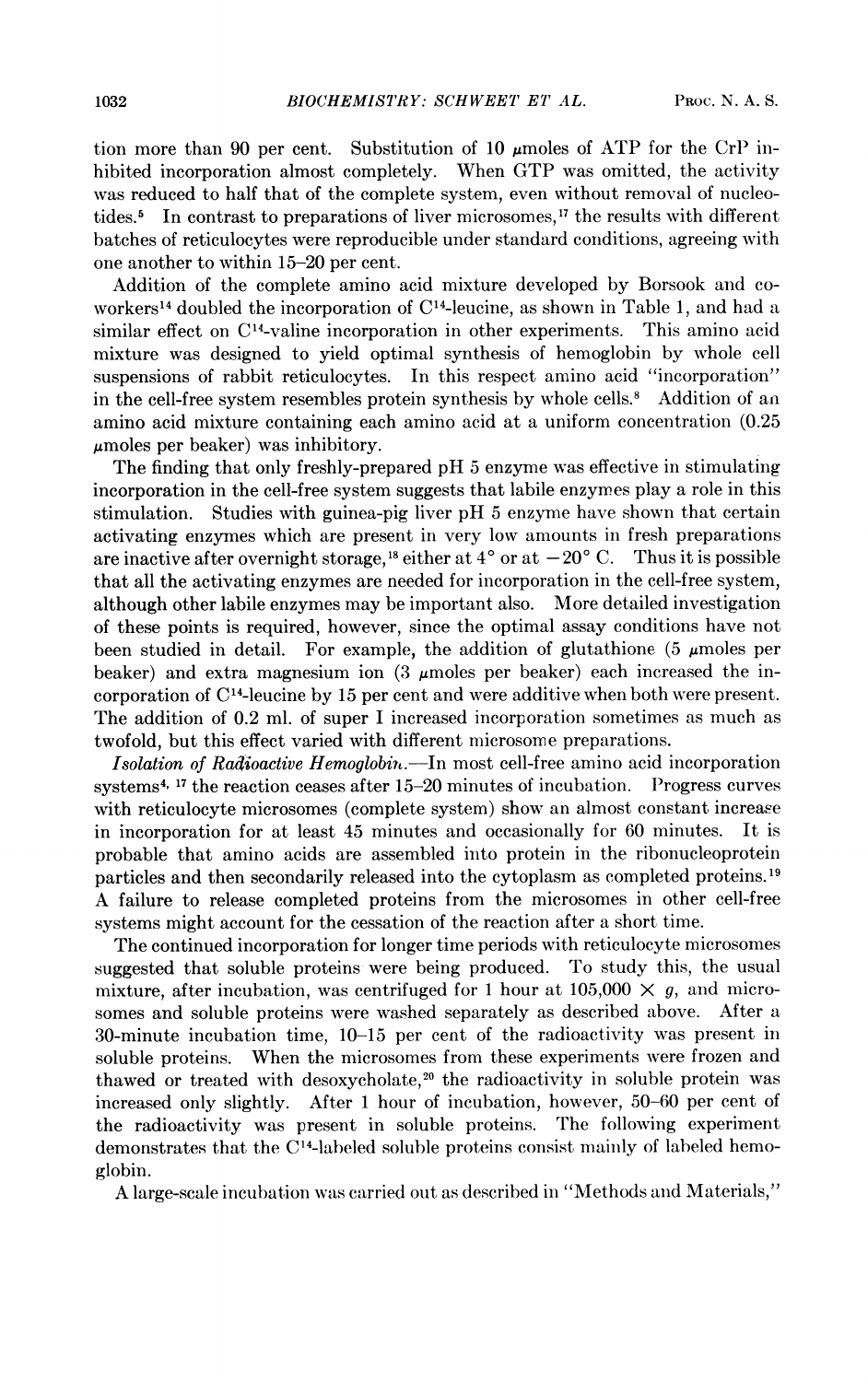and the soluble proteins were chromatographed. The coincidence of radioactivity with the hemoglobin peak (Fig. 1) demonstrates that  $C^{14}$ -labeled hemoglobin had been formed. Little, if any, non-heme protein was present in the major peak, as shown by the constant ratio of optical density at  $415m\mu$  to that at  $280m\mu$  through-

out the greater portion of the peak. The specific activity  $\frac{2}{\sqrt{2}}$  can be exampled that the specific activity  $\frac{2}{\sqrt{2}}$  can be exampled that  $\frac{20 \text{ N}}{20 \text{ N}}$  can be exampled that  $\frac{20 \text{ N}}{20 \text{ N}}$  can be exampled to contract the contract (ratio of counts to optical denstant throughout the hemosimilar to the specific activity the first small peak. The retein (based on the optical densities) was over 90 per cent of the amount put on the colpeak, which was eluted with<br>higher buffer concentrations<br>(not shown in Fig. 1). The<br>recovery of radioactivity was<br>86 per cent, e.g., 3,000 c.p.m.<br>in the first peak, 21,500 c.p.m.<br>in the hemoglobin peak, and higher buffer concentrations  $\frac{92}{6}$  6  $(not shown in Fig. 1).$  The 86 per cent, e.g., 3,000 c.p.m. in the hemoglobin peak, and with the stronger buffer elu- 0 <sup>10</sup> 20 30 40 50 60 tion, out of a total of  $31,000$ radioactivity suggests that all



c.p.m. originally put on the FIG. 1.—Chromatogram of soluble proteins on IRC-50. column. The distribution of  $\frac{1 \text{ ne column was entered at } 4^{\degree}}{\text{ room temperature}}$  until tube 32, and then at

the soluble proteins are being synthesized in the cell-free system. According to the results given above, hemoglobin synthesis accounts for about 82 per cent of the total protein recovered from the column.

Incorporation of Various Amino Acids.—Further information, which indicates that "incorporation" in this system is synonymous with synthesis of normal cell proteins, is provided by the ratios of the amounts of  $C<sup>14</sup>$ -labeled leucine, isoleucine, and valine incorporated. As shown in Table 2, these ratios coincide closely with the proportions of these amino acids in crude globin (the total soluble proteins of the reticulocyte). This agreement is further evidence that these proteins, of which hemoglobin is the largest constituent, are being synthesized. The data also permit a distinction to be made between the "structural" protein of the microsome and the protein being synthesized. Since 50 per cent of the radioactivity remained in the microsomes and the isoleucine and leucine content of microsomal protein are nearly the same,<sup>21</sup> incorporation into microsomal protein would have changed the observed ratios. Therefore, it is probable that the radioactivity in the microsomes largely represents hemoglobin precursors. A similar conclusion has been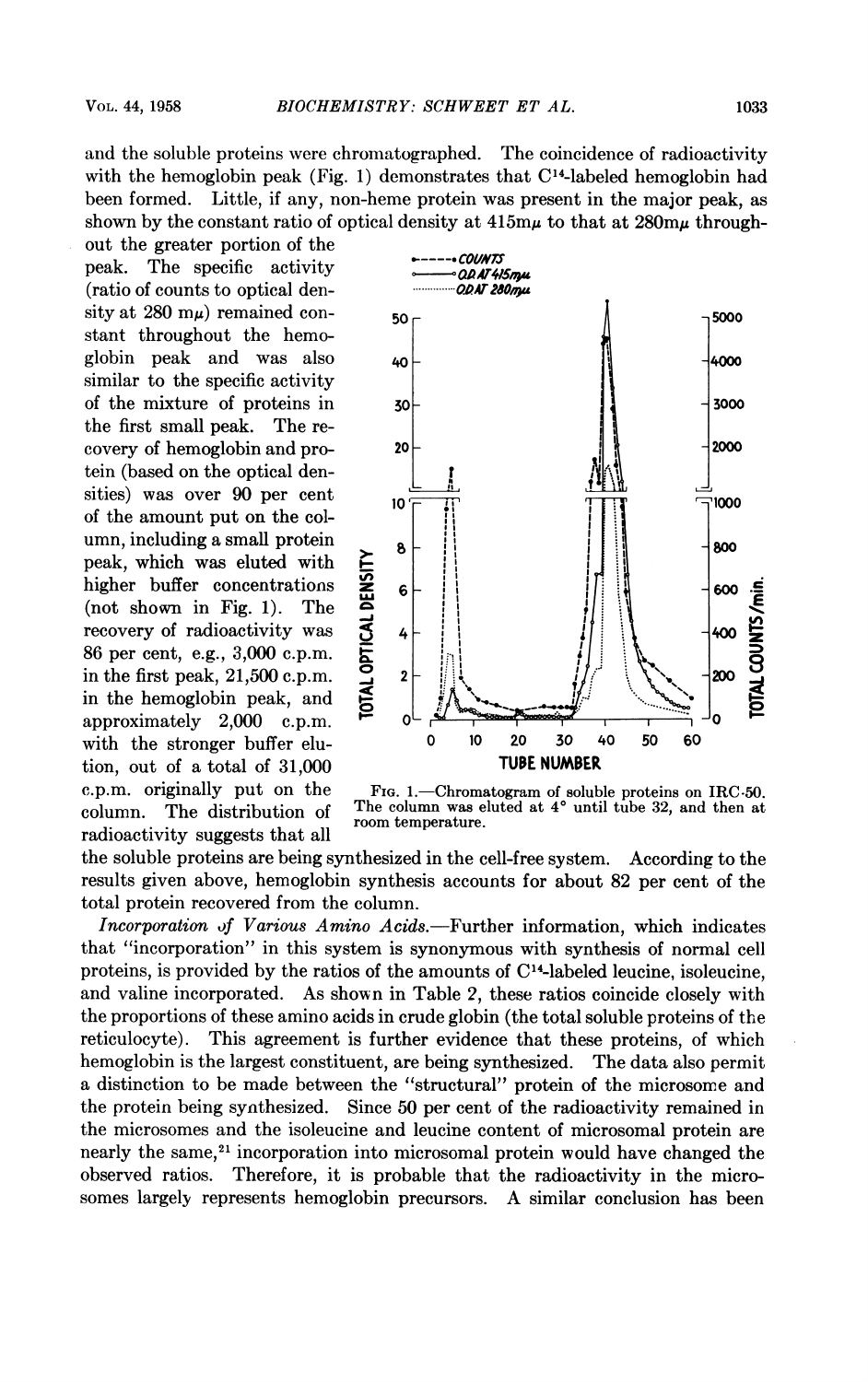#### TABLE <sup>2</sup>

#### INCORPORATION OF C'4-LABELED AMINO ACIDS COMPARED TO AMINO ACID COMPOSITION OF RABBIT GLOBIN

| <b>Reaction Mixture</b>                                        | C.p.m./<br>Μg<br>Micro-<br>somes | Ratio   | Amino<br>Acid<br>Composi-<br>tiont | Ratio |
|----------------------------------------------------------------|----------------------------------|---------|------------------------------------|-------|
| Complete system,* g. pig pH 5 enzyme, leucine                  | 748                              | $.00\,$ | 11.7                               | 1.00  |
| Complete system, <sup>*</sup> g. pig pH $5$ enzyme, isoleucine | 90                               | 0.12    | 1.3                                | 0.11  |
| Complete system, <sup>*</sup> g. pig pH $5$ enzyme, valine     | 538                              | 0.72    | 8.1                                | 0.77  |

† From analyses of crude rabbit globin (P. Ts'o, J. Bonner, and H. Dintzis, unpublished data). The amino acid composition is given as gm. per 100 gm. of protein, and the ratios are given as molar ratios for comparison with  $\bullet$  The complete system is described in the text. The incubation time was 60 minutes and the total protein of the reaction mixture was washed and counted.

reached by Dintzis et  $al.^{22}$  based on studies with whole reticulocytes. In general, this would imply that the ribonucleoprotein serves as a template for protein synthesis but not as a precursor of the proteins synthesized.<sup>23, 24</sup>

## DISCUSSiON AND SUMMARY

The incorporation of C'4-labeled amino acids into protein in a system containing microsomal particles from rabbit reticulocytes plus soluble enzymes has been described. Although the study of this system is still in its early stages, the evidence indicates that the process under investigation is the synthesis of soluble cell protein which consists mainly of hemoglobin. The evidence which leads to this conclusion is summarized as follows. Incorporation of labeled amino acid was stimulated by addition of a complete mixture of amino acids of a particular composition. Soluble proteins containing radioactivity were formed, and radioactive hemoglobin was isolated. Leucine, isoleucine, and valine were incorporated in the ratios in which they are present in crude hemoglobin.

At this stage of the investigation, the factors required for maximum synthesis appear similar to those reported for incorporation into microsomes of other animal tissues.<sup>7</sup> These findings strengthen the concept of Hoagland  $et al.^{25}$  that the intermediate stages in protein synthesis involve amino acid activation followed by formation of amino acid-RNA.12,<sup>26</sup> The results also provide evidence that the amino acid sequence of the final protein is determined in the microsomal particle. The evidence for this conclusion is that, although the pH <sup>5</sup> enzyme of guinea-pig liver forms leucine-RNA and isoleucine-RNA at similar rates,'8 these amino acids are incorporated into protein in the proportions in which they exist in hemoglobin.

We wish to express our appreciation to Dr. Henry Borsook, whose encouragement and numerous contributions in this field have greatly aided these studies. It is a pleasure to thank Dr. James Bonner and Dr. Howard Dintzis for many stimulating discussions.

\* This work was done during the tenure of an Established Investigatorship of the American Heart Association. These studies were supported by grants from the National Science Foundation and the American Heart Association.

<sup>t</sup> Supported by grant No. C-1624 of the United States Public Health Service. <sup>1</sup>

The term"microsomes" or microsom al particles as used in this paper includes the "microsomes" of tissues such as liver, which consist of ribonucleoprotein particles plus endoplasmic reticulum, as well as"microsomes" from tissues such as reticulocytes, which consist mainly of